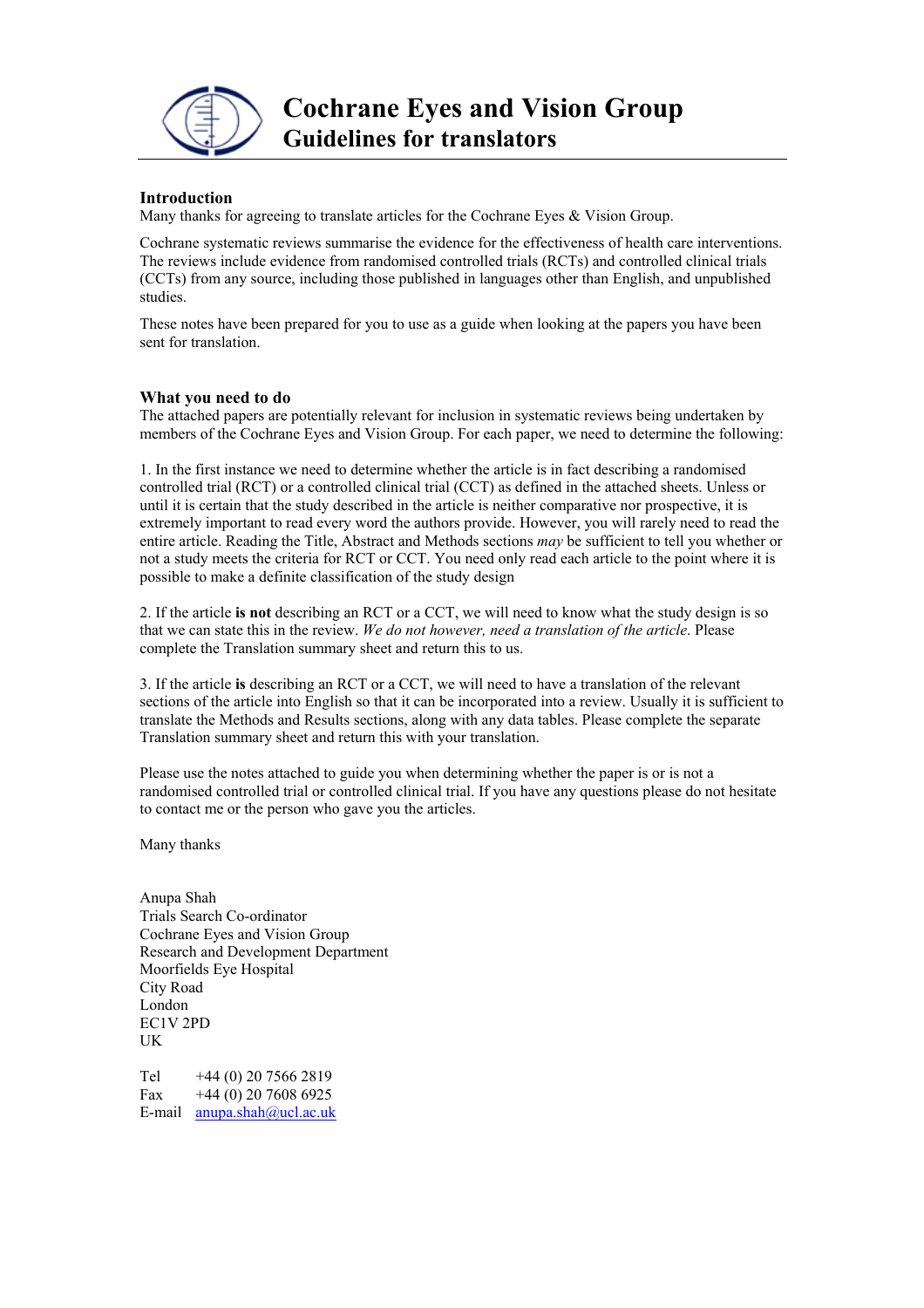## **CRITERIA FOR CODING REPORTS AS RANDOMISED CONTROLLED TRIALS**

# **(RCTS) AND CONTROLLED CLINICAL TRIALS (CCTS)**

#### **Randomised controlled trial - RCT**

A trial in which the individuals (or other units) followed in the trial were:

Definitely assigned **prospectively** to one of two or more alternative forms of health care using **random** allocation A randomised controlled trial involves at least one **test treatment** and one **control treatment**, **concurrent enrolment** to the groups, and follow-up of the test and control treated groups. The treatments are allocated by a random process.

#### **Controlled clinical trial - CCT**

A trial in which the individuals (or other units) followed in the trial were:

Definitely assigned **prospectively** to one of two or more alternative forms of health care using some **quasi-random** method of allocation (such as alternation, date of birth, hospital number) or

Possibly assigned **prospectively** to one of two or more alternative forms of health care using **random** or **quasi-random** method of allocation

A controlled clinical trial involves at least one test treatment and one control treatment and specified outcome measures for evaluating the studied intervention. The treatments are allocated by a quasi-random process.

# **DEFINITIONS**

**Test treatment** – a drug, device, procedure or intervention studied for diagnostic, therapeutic, prophylactic effectiveness

**Control treatment** – placebo, active treatment, no-treatment, alternative doses and regimens

**Random** – computer generated random numbers table, computer generated random sequence of treatments that are in turn assigned to participants, sequentially numbered opaque envelopes or vials, telephone call to a central office.

**Quasi-random** – alternation, patient record number, date of admission to hospital, date of birth

**Concurrent Enrolment** – participants for the test and control groups are enrolled at the same time

**Prospective** – the participants for the trial are enrolled prior to the treatment taking place